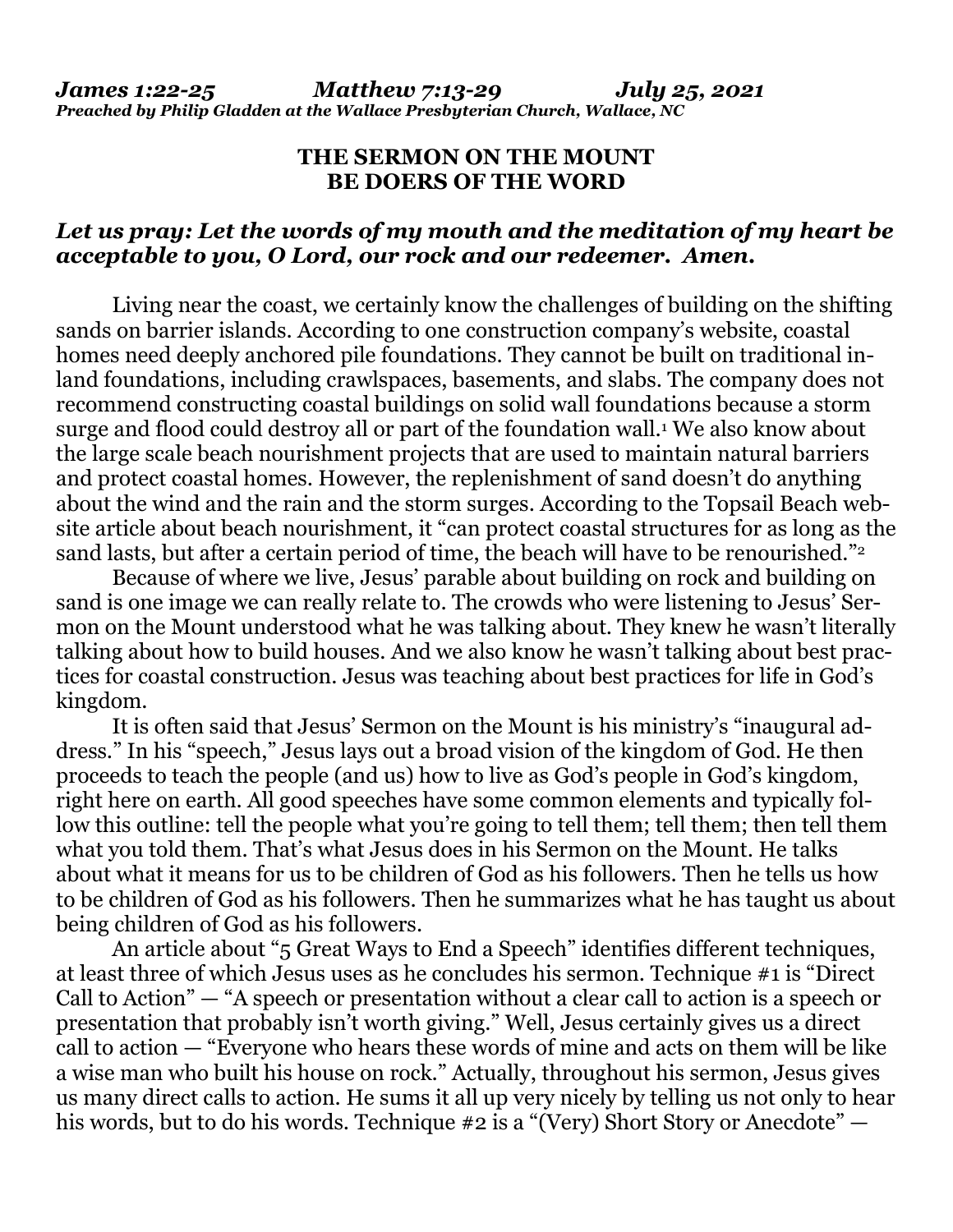"Show, don't tell. Use a brief story or anecdote to drive a message." So, Jesus tells about two men who built two houses. All of the circumstances of the two men are the same, except for the foundations of the houses. This leads to Technique #4, "Contrast" — "This one is even more effective when tied directly to the closing call to action." To use the example in the article and apply it to Jesus' parable, "We can have ROCK, or we can have SAND. The choice is ours, and is based entirely on the decision we each individually make today. ROCK or SAND. I know I'm choosing ROCK."<sup>3</sup>

> *On Christ, the solid Rock, I stand; all other ground is sinking sand; all other ground is sinking sand.*

 Building our Christian lives on Christ, the solid Rock, involves more than just hearing Jesus' words. As one writer has put it so well, "It is not enough for us to hear these words of Jesus; to study them; to be inspired by them; to have hopes/aspirations/dreams based on them. We must ACT on them; practice them; live them in our everyday lives." We already know that's true, because we say things such as "Practice what you preach" and "Walk the talk."

 Mark Twain is often quoted, "Actions speak louder than words but not nearly as often." But Jesus' "direct call to action" at the end of his Sermon on the Mount challenges us, calls us, expects us to let our actions speak louder than our words, *all the time.* We are called to live in a way that isconsistent with our words and our beliefs and, especially, with Jesus' words. The scriptures are full of this teaching:

 \* 1 John 4:20-21: "Those who say, 'I love God,' and hate their brothers or sisters, are liars; for those who do not love a brother or sister whom they have seen, cannot love God whom they have not seen. The commandment we have from him is this: those who love God must love their brothers and sisters also."

 \* James 1:22: "But be doers of the word, and not merely hearers who deceive themselves . . . But those who look into the perfect law, the law of liberty, and persevere, being not hearers who forget but doers who act — they will be blessed in their doing."

 \* Matthew 5:16: "In the same way, let your light shine before others, so that they may see your good works and give glory to your Father in heaven."

 \* Ephesians 2:8-10: "For by grace you have been saved through faith, and this is not your own doing; it is the gift of God — not the result of works, so that no one may boast. For we are what he has made us, created in Christ Jesus for good works, which God prepared beforehand to be our way of life."

 \* James 2:14-17: "What good is it, my brothers and sisters, if you say you have faith but do not have works? Can faith save you? If a brother or sister is naked and lacks daily food, and one of you says to them, 'Go in peace; keep warm and eat your fill,' and yet you do not supply their bodily needs, what is the good of that? So faith by itself, if it has no works, is dead."

 In the comic strip "Peanuts," Charles Schulz often expressed theological and biblical ideas through the exploits of Charlie Brown and the gang. One of my favorite Pea-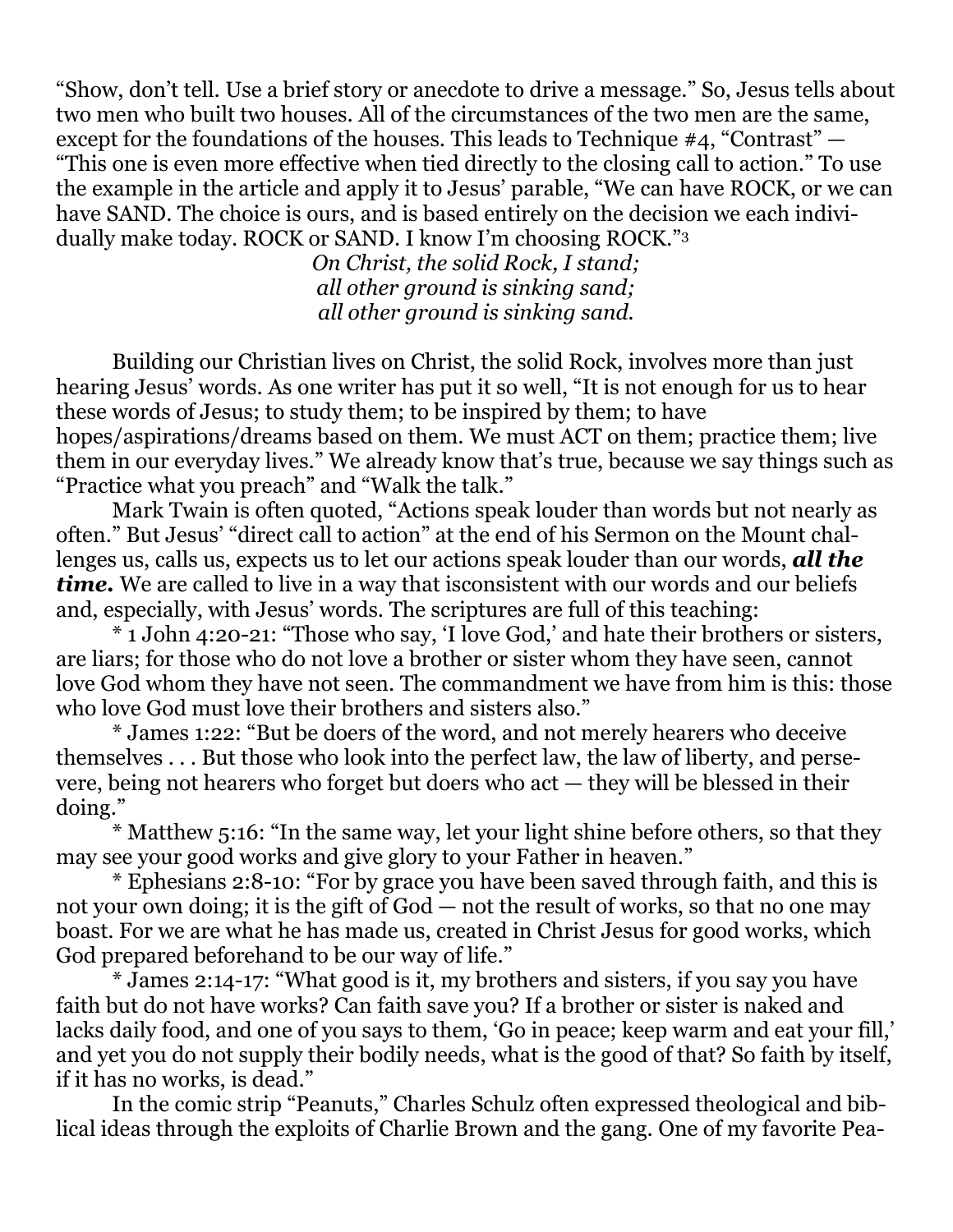nuts cartoons shows poor Snoopy shivering in the cold snow. At a distance, Charlie Brown says to Linus (both of whom are warm in their winter coats and hats), "Snoopy looks kind of cold, doesn't he?" To which Linus replies, "I'll say he does. Maybe we'd better go over, and comfort him." Linus looks at shivering Snoopy and says, "Be of good cheer, Snoopy . . ." and Charlie Brown adds, "Yes, be of good cheer . . ." As they walk off, warm in their winter coats and hats, Snoopy is still shivering in the snow, with a big question mark over his head. If Charlie Brown and Linus heard Jesus' words and the teachings of the New Testament, they certainly didn't do them, did they?

 One of the foundational principles of how we govern ourselves in the Presbyterian Church (U.S.A.), dating back to 1788, is "Truth and Goodness." In other words, what we say we believe about God and Jesus Christ must necessarily be shown in what we do and how we live. This is how that foundational principle is expressed in our church's *Book of Order* (F-3.0104): "That truth is in order to goodness; and the great touchstone of truth, its tendency to promote holiness, according to our Savior's rule, 'By their fruits ye shall know them.' . . . We are persuaded that there is an inseparable connection between faith and practice, truth and duty. Otherwise it would be of no consequence either to discover truth or to embrace it."

 Or, to put it in terms of Jesus' closing parable, when we separate the connection between faith and practice, between truth and duty, between what we say we believe and what we actually do, we may as well build our house on the shifting sands. But, when we hear Jesus' words — all of his words, all of his teachings, in the Sermon on the Mount and throughout the gospels — and act on Jesus' words — every day in every way, then we will build our house on the solid rock.

 One writer has said, "To be a follower of Jesus means that behaviors and actions — the manner in which we live out our daily lives — are the artifacts of the inner life of faith. Discipleship occurs in the everyday practices of Jesus' followers. Becoming a follower of Jesus is to decide to become a member of his society and is marked by a willingness to live one's life according to the values and beliefs of that society. One becomes part of the people of God."<sup>4</sup>

 On Thursday, January 1, 1981, Nancy and I were sitting in the Louisiana Superdome in New Orleans. The Georgia Bulldogs were playing the Fighting Irish of Notre Dame. Although we had pretty good seats around the 40 yard line, I found myself looking at the Jumbotron screen hanging from the ceiling instead of watching the action on the field. The players were so far away it was easier to see what was happening by looking at the screen. At one point, I leaned over to Nancy and said, "We drove all the way to New Orleans from Atlanta to watch the Sugar Bowl on TV!" The Louisiana Superdome is HUGE!

 Shortly after the Superdome opened in August 1975, my brother David, who lives in New Orleans, sort of "tongue-in-cheek" wondered about the safety of the massive building. He told me, "I can just imagine 70,000 fans jumping up and down, stomping their feet, and hollering, and all of a sudden, the entire Superdome slowly sinks into the ground anddisappears."